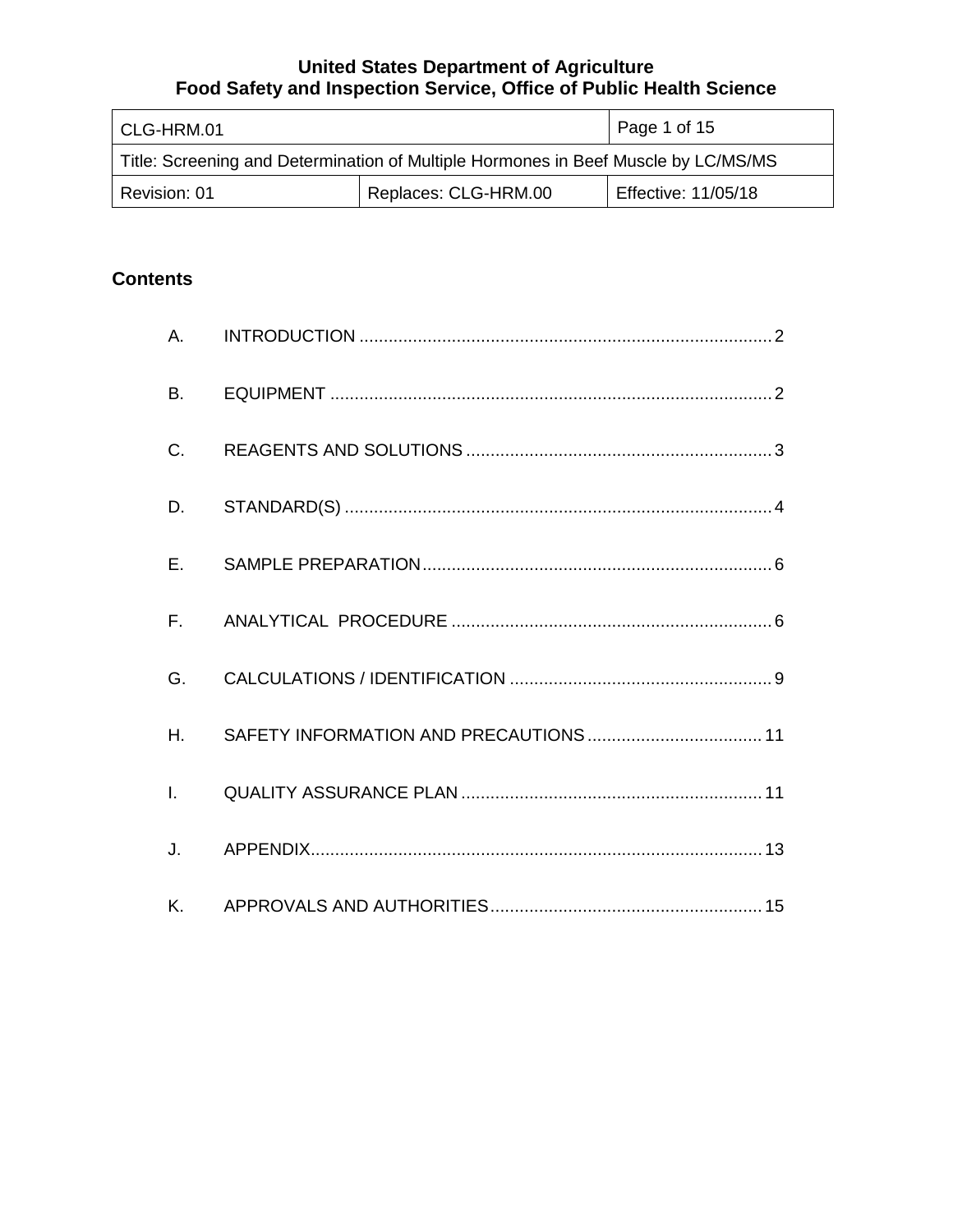| CLG-HRM.01                                                                         |  | Page 2 of 15               |  |
|------------------------------------------------------------------------------------|--|----------------------------|--|
| Title: Screening and Determination of Multiple Hormones in Beef Muscle by LC/MS/MS |  |                            |  |
| Replaces: CLG-HRM.00<br>Revision: 01                                               |  | <b>Effective: 11/05/18</b> |  |

## **A. INTRODUCTION**

1. Summary of Procedure

 subsequent liquid-liquid partitioning with ethyl acetate. The extract is eluted through SPE column, filtered, and injected onto LC/MS/MS (APCI). This multi-hormone method uses acetonitrile extraction, followed by acidification and both a Bond Elut SAX column (anion exchange mechanism) followed by a Bond Elut  $C_{18}$ 

2. Applicability

 (MGA), megestrol (MEG), hexestrol (HEX), and zeranol (ZER) in beef muscle at levels This method is suitable for the screening and determination of melengestrol acetate listed in J.3.

 *Note: Refer to 21CFR for tolerance values set by FDA and 40CFR for tolerance values set by EPA.* 

# **B. EQUIPMENT**

*Note: Equivalent equipment may be substituted.* 

## 1. Apparatus

- a. Micropipettors, adjustable to deliver 100, 200, and 1000 µL, Rainin.
- Analytical balance 0.1 mg sensitivity.
- b. Analytical balance 0.1 mg sensitivity.<br>c. Autosampler vials 2 mL with accompanying clean 11 mm snap seal caps with pre-slit PTFE/Sil liner, catalog numbers N9303418 and N9303416, Perkin Elmer.
- d. Centrifuge refrigerated, contains a swing-out rotor for 15 mL and 50 mL tubes and temperature control between 0 and 30˚C, catalog number 75-004-521, Thermo Scientific.
- e. Volumetric flasks Clear-glass, 50,100, and 1000 mL, Class A, catalog numbers K92810W-50, 10-212-7A, and 13-756-687, Fisher Scientific.
- f. Polypropylene centrifuge tubes disposable, 15 and 50 mL, catalog numbers14- 959-49B and 14-432-22, Fisher Scientific.
- g. Disposable glass culture tubes 12 x 75 mm, catalog number 14-962-10B, Fisher Scientific.
- h. Analog multi-tube vortexer catalog number 58816-115, VWR.
- i. Solvent evaporator with capability to hold 15 mL and 12 x 75 mm test tubes, Turbo Vap LV, catalog number C103198, Biotage.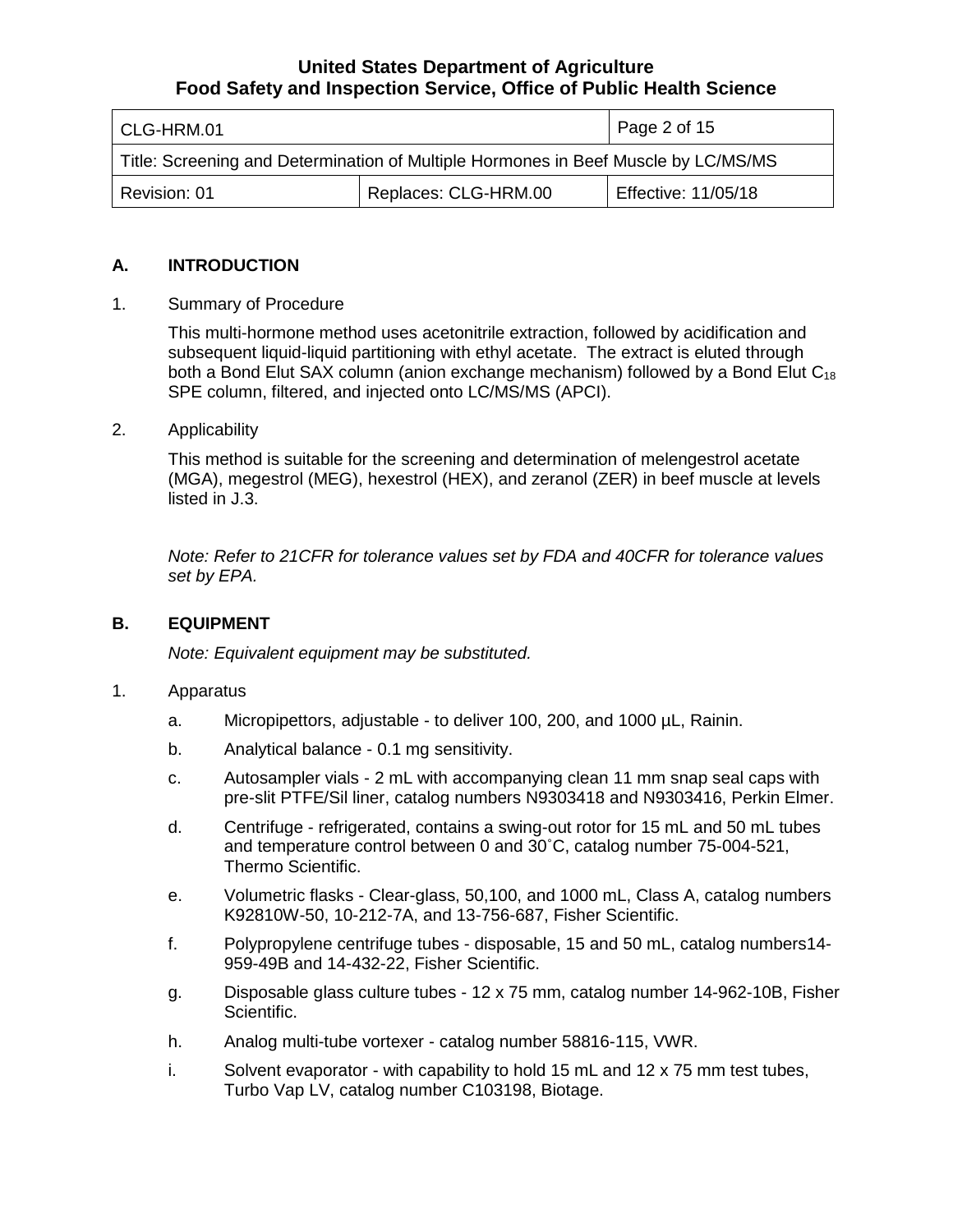|                                                                                             | CLG-HRM.01                                                                                                               |                                                                                                                                |                                                                                      | Page 3 of 15        |
|---------------------------------------------------------------------------------------------|--------------------------------------------------------------------------------------------------------------------------|--------------------------------------------------------------------------------------------------------------------------------|--------------------------------------------------------------------------------------|---------------------|
| Title: Screening and Determination of Multiple Hormones in Beef Muscle by LC/MS/MS          |                                                                                                                          |                                                                                                                                |                                                                                      |                     |
|                                                                                             | Revision: 01                                                                                                             |                                                                                                                                | Replaces: CLG-HRM.00                                                                 | Effective: 11/05/18 |
| Solid phase extraction manifold - 12-port, catalog number 57160-U, Sigma-<br>j.<br>Aldrich. |                                                                                                                          |                                                                                                                                |                                                                                      |                     |
|                                                                                             | k.                                                                                                                       | 12102044, Agilent Technologies.                                                                                                | SAX solid phase extraction column - 500 mg, 3 mL, Bond Elut catalog number           |                     |
|                                                                                             | I.<br>$C_{18}$ solid phase extraction column - 500 mg, 3 mL, Bond Elut catalog number<br>12102028, Agilent Technologies. |                                                                                                                                |                                                                                      |                     |
|                                                                                             | m.                                                                                                                       | Polypropylene syringes - 3 mL, luer lock, catalog number Z192104, Sigma-<br>Aldrich.                                           |                                                                                      |                     |
|                                                                                             | n.                                                                                                                       | Syringe filters - 13 mm, 0.2 µm, PTFE, Acrodisc CR catalog number 629-4423,<br><b>KSE Scientific.</b>                          |                                                                                      |                     |
|                                                                                             | O <sub>1</sub>                                                                                                           | Ultrasonic cleaner - catalog number 97043-972, VWR.                                                                            |                                                                                      |                     |
|                                                                                             | p.                                                                                                                       | Vortexer - Vortex-Genie 2, catalog number 58815-234, VWR.                                                                      |                                                                                      |                     |
|                                                                                             | q.                                                                                                                       | Solid borosilicate glass beads - 4 mm, catalog number 13500-4, Kimball Chase.                                                  |                                                                                      |                     |
| 2.<br>Instrumentation                                                                       |                                                                                                                          |                                                                                                                                |                                                                                      |                     |
|                                                                                             | a.                                                                                                                       | HPLC-QQQ system - Models 1200 and 6410, Agilent Technologies                                                                   |                                                                                      |                     |
|                                                                                             | b.                                                                                                                       | Liquid chromatography column - Poroshell 120 EC-C18, 100 x 3.0 mm, 2.7 um,<br>catalog number 695975-302, Agilent Technologies. |                                                                                      |                     |
| C.                                                                                          |                                                                                                                          | <b>REAGENTS AND SOLUTIONS</b>                                                                                                  |                                                                                      |                     |
|                                                                                             |                                                                                                                          |                                                                                                                                | Note: Equivalent reagents / solutions may be substituted. The maximum length of time |                     |

*that a working reagent shall be used is 1 year unless the laboratory has produced extension data* 

- 1. Reagents
	- a. Methanol, HPLC grade, Catalog Number AH230-4, Honeywell Burdick & Jackson
	- b. Acetonitrile, HPLC grade, Catalog Number AH015-4, Honeywell Burdick & Jackson.
	- c. Ethyl Acetate, HPLC grade, Catalog Number AH100-4, Honeywell Burdick & Jackson.
	- d. 1N Hydrochloric Acid, Catalog Number SA48-1, Fisher Scientific.
	- e. Nitrogen, for sample evaporation.

#### 2. Solutions

a. Methanol/Water - 50/50 v/v

 Mix 500 mL of methanol with 500 mL of DI water. Solution may be stored up to 1 year at room temperature.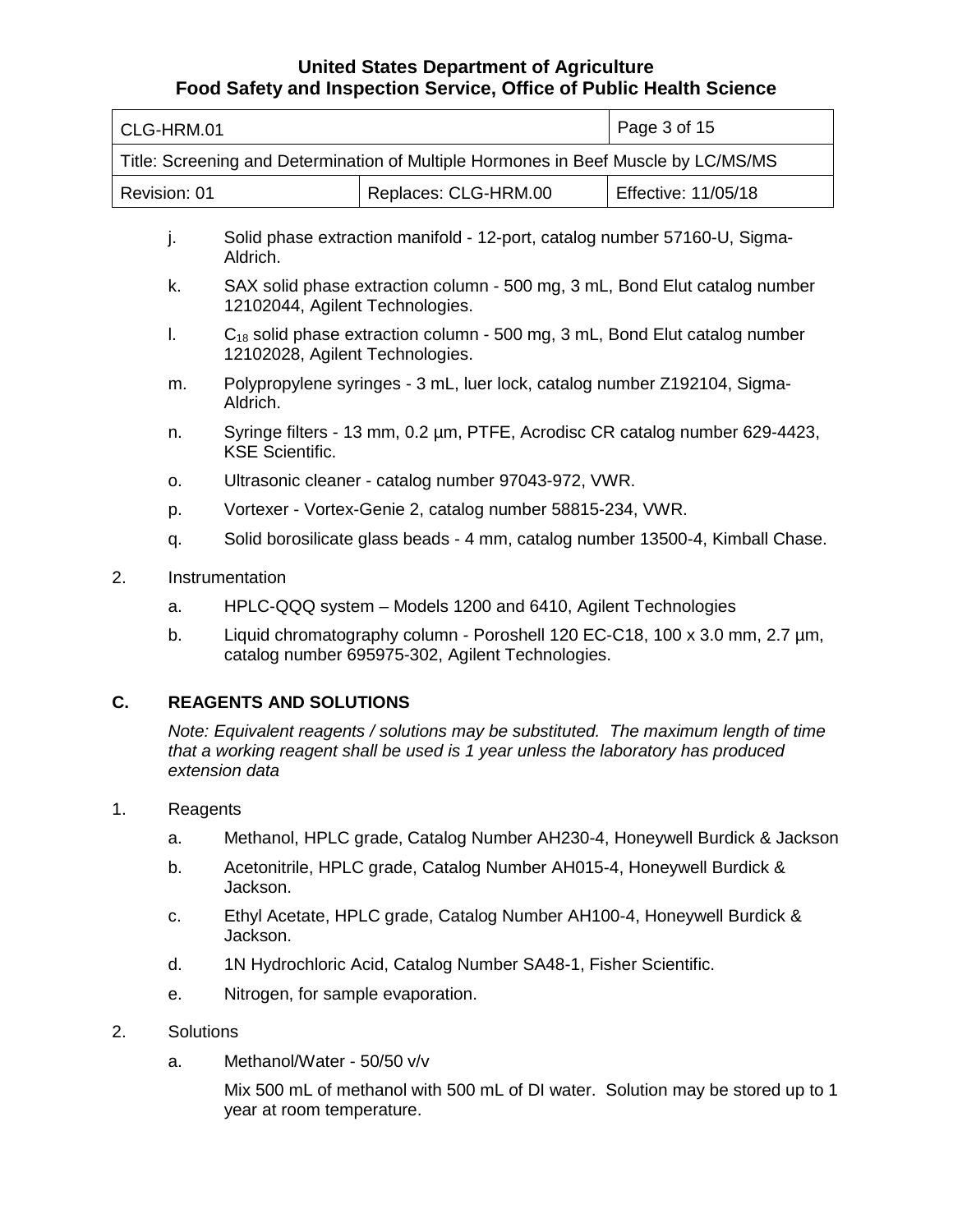| l CLG-HRM.01                                                                       |  | Page 4 of 15        |
|------------------------------------------------------------------------------------|--|---------------------|
| Title: Screening and Determination of Multiple Hormones in Beef Muscle by LC/MS/MS |  |                     |
| Replaces: CLG-HRM.00<br>Revision: 01                                               |  | Effective: 11/05/18 |

## b. Methanol/Water - 40/60 v/v

Mix 400 mL of methanol with 600 mL of DI water. Solution may be stored up to 1 year at room temperature.

## **D. STANDARD(S)**

 *Note: Equivalent standards / solutions may be substituted. Purity and counterions are to the method. The maximum length of time that an in-house prepared standard shall be be taken into account when calculating standard concentrations. In-house prepared standards shall be assigned an expiration date that is no later than the stability stated in used is 1 year unless the laboratory has produced extension data.* 

- 1. Standard Information
	- a. Hexestrol (HEX) Catalog Number H0200, Steraloids, Inc.
	- b. Megestrol (MEG) Catalog Number P0952-000, Steraloids, Inc.
	- c. Melengestrol acetate (MGA) Catalog Number P0951-030, Steraloid, Inc.
	- d. Zeranol (ZER) Catalog Number Z0200-000, Steraloids, Inc.
- 2. Preparation of Standard Solution(s)
	- a. Concentrated Individual Stock Solutions (~ 100 ng/µL):

Accurately weigh 10  $\pm$  2 mg of each compound to the nearest 0.1 mg. Quantitatively transfer to a 100 mL volumetric flask. Bring to volume with methanol and mix well. Correct for purity if necessary and calculate final concentration of each in ng/µL.

b. Working Stock Solution of All Hormones (1.00 ng/ $\mu$ L):

volumetric flask. Bring to volume with methanol and mix well. Calculate the volume of each of the concentrated individual stock solutions necessary to prepare 50 mL of a 1.00ng/µL solution (~500µL). Using an automated micropipettor, accurately measure these volumes into a single 50 mL

c. Standard Solutions for Fortification of Samples and for Preparation of Calibration Standards:

 automated micropipettors. Bring to volume with methanol. Prepare standard solutions as described in Table 1 using volumetric flasks and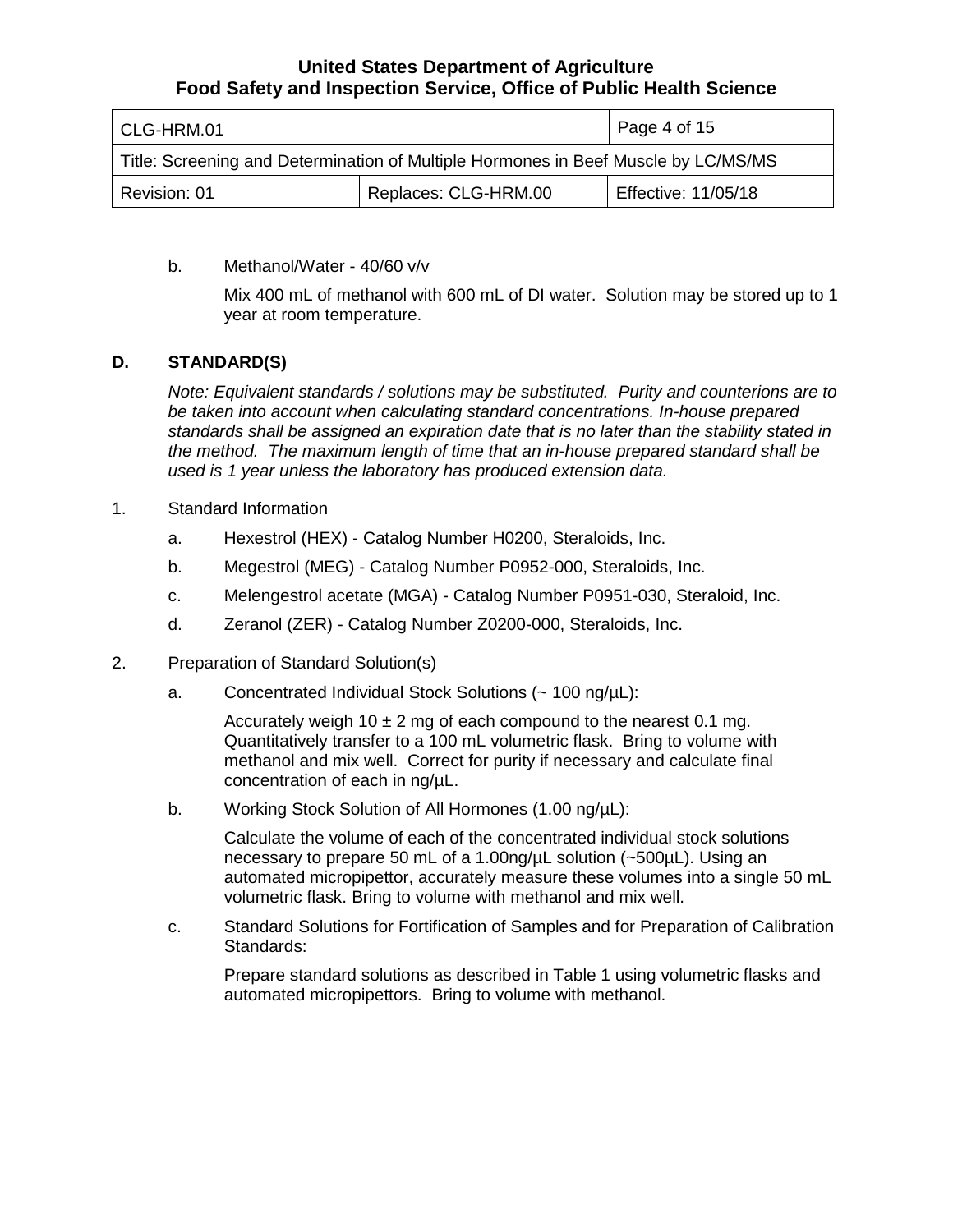| CLG-HRM.01                                                                         |  | Page 5 of 15        |
|------------------------------------------------------------------------------------|--|---------------------|
| Title: Screening and Determination of Multiple Hormones in Beef Muscle by LC/MS/MS |  |                     |
| Replaces: CLG-HRM.00<br>Revision: 01                                               |  | Effective: 11/05/18 |

## Table 1. Preparation of Fortification Standards

| Standard<br>Name | <b>Stock</b>                    | Volume (mL)<br>of stock | Volume (mL)<br>of methanol | Final<br>Concentration<br>(ng/µL) |
|------------------|---------------------------------|-------------------------|----------------------------|-----------------------------------|
| AHORM #4         | <b>Working Stock</b><br>(D.2.b) | 0.800                   | 9.200                      | 0.0800                            |
| AHORM #3         | <b>Working Stock</b><br>(D.2.b) | 0.400                   | 9.600                      | 0.0400                            |
| AHORM#2          | <b>Working Stock</b><br>(D.2.b) | 0.200                   | 9.800                      | 0.0200                            |
| AHORM#1          | <b>Working Stock</b><br>(D.2.b) | 0.100                   | 9.900                      | 0.0100                            |

d. Working Standards for the Calibration Curve:

 vortex. The final volume is 1000 µL. After preparation, the calibration curve standards are stable for one year at ≤ -10˚C. To prepare calibration standards, use automated micropipettors to pipette 100 µL of the standard listed in the second column of Table 2 into 2 mL autosampler vials. Add 900 µL of 40/60 (v/v) methanol/water to each autosampler vial and

Note: Calibrations standards may be prepared in small quantities and stored for no longer than a 3 month period at 10˚C.

Table 2. Preparation of Calibration Standards

| Calibration<br>Standard | From Table 1<br>Pipette 100<br>uL of: | µL of<br>40/60(v/v)<br>MeOH/H <sub>2</sub> O | Hormone<br>ppb in 2g<br>tissue | <b>Final Conc</b><br>in 1000 µL<br>(ng/mL) |
|-------------------------|---------------------------------------|----------------------------------------------|--------------------------------|--------------------------------------------|
| STD#1                   | AHORM#1<br>$(0.010 \text{ ng/}\mu L)$ | 900                                          | 0.500                          | 1.0                                        |
| STD#2                   | AHORM#2<br>(0.020 ng/µL)              | 900                                          | 1.00                           | 2.0                                        |
| STD#3                   | AHORM#3<br>(0.040 ng/µL)              | 900                                          | 2.00                           | 4.0                                        |
| STD#4                   | AHORM#4<br>(0.080 ng/µL)              | 900                                          | 4.00                           | 8.0                                        |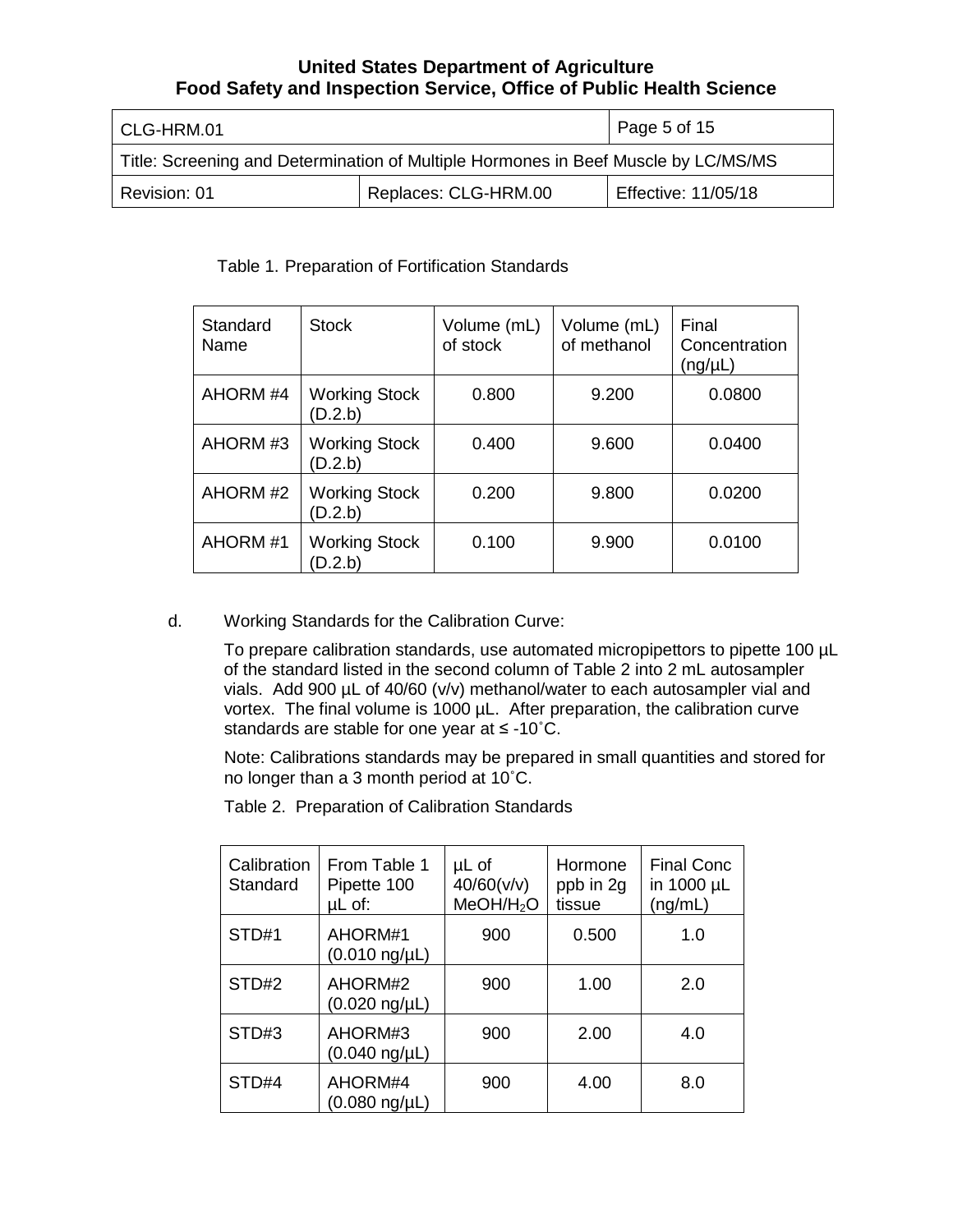| CLG-HRM.01                                                                         |  | Page 6 of 15        |
|------------------------------------------------------------------------------------|--|---------------------|
| Title: Screening and Determination of Multiple Hormones in Beef Muscle by LC/MS/MS |  |                     |
| Replaces: CLG-HRM.00<br>Revision: 01                                               |  | Effective: 11/05/18 |

## **E. SAMPLE PREPARATION**

Samples collected fresh must be kept cold before and during shipping to the laboratory. they cannot be prepared on the day of receipt. Once frozen, the sample should be Once received at the laboratory, samples must be frozen  $(< -10°C)$  prior to grinding if allowed to thaw, while keeping it as cold as possible. Dissect away fat and connective tissue. Homogenize samples and store frozen (< -10˚C) prior to analysis.

## **F. ANALYTICAL PROCEDURE**

- 1. Preparation of Controls and Samples
	- a. Screening Weigh one portion each for a blank (negative control), and a 0.5 ng/g recovery (positive control). See fortification table in Appendix J.5. for complete details for preparation of fortified tissues.
	- b. Determination Weigh one portion each for a blank (negative control), and a 2 complete details for preparation of fortified tissues. ng/g recovery (positive control) See fortification table in Appendix J.5 for
- 2. Extraction Procedure
	- a. Weigh 2.0 ± 0.2 g of homogenized tissue into a 50 mL polypropylene centrifuge tube.
	- tube. b. Add 6 mL of ACN and 3 4 solid glass beads to each sample tube and briefly vortex or shake each sample individually until the tissue begins to disperse. Vortex for 5 min on multi-tube vortexer.
	- c. Centrifuge at  $\sim$  3000 g (3800 rpm) for 5 min at 4  $\pm$  1 $^{\circ}$ C.
	- d. Pour the ACN layer into a clean 15 mL polypropylene (PP) centrifuge tube.
	- e. Add a second 6 mL aliquot of ACN to the tissue pellet (step F.2.a) and vortex a second time for 5 min on the multi-tube vortexer.
	- f. Centrifuge at  $\sim$ 3000 g (3800 rpm) for 5 min at 4  $\pm$  1 $^{\circ}$ C.
	- g. g. Combine the ACN layers into the 15 mL PP centrifuge tube (tube 1) from step d.

## **Stopping Point: The procedure may be stopped at this point. The samples can be stored overnight in a refrigerator.**

 remains unchanged using an evaporator set at 40 ˚C. h. Evaporate the combined ACN layers to  $\sim$  1 – 2 mL or until the sample volume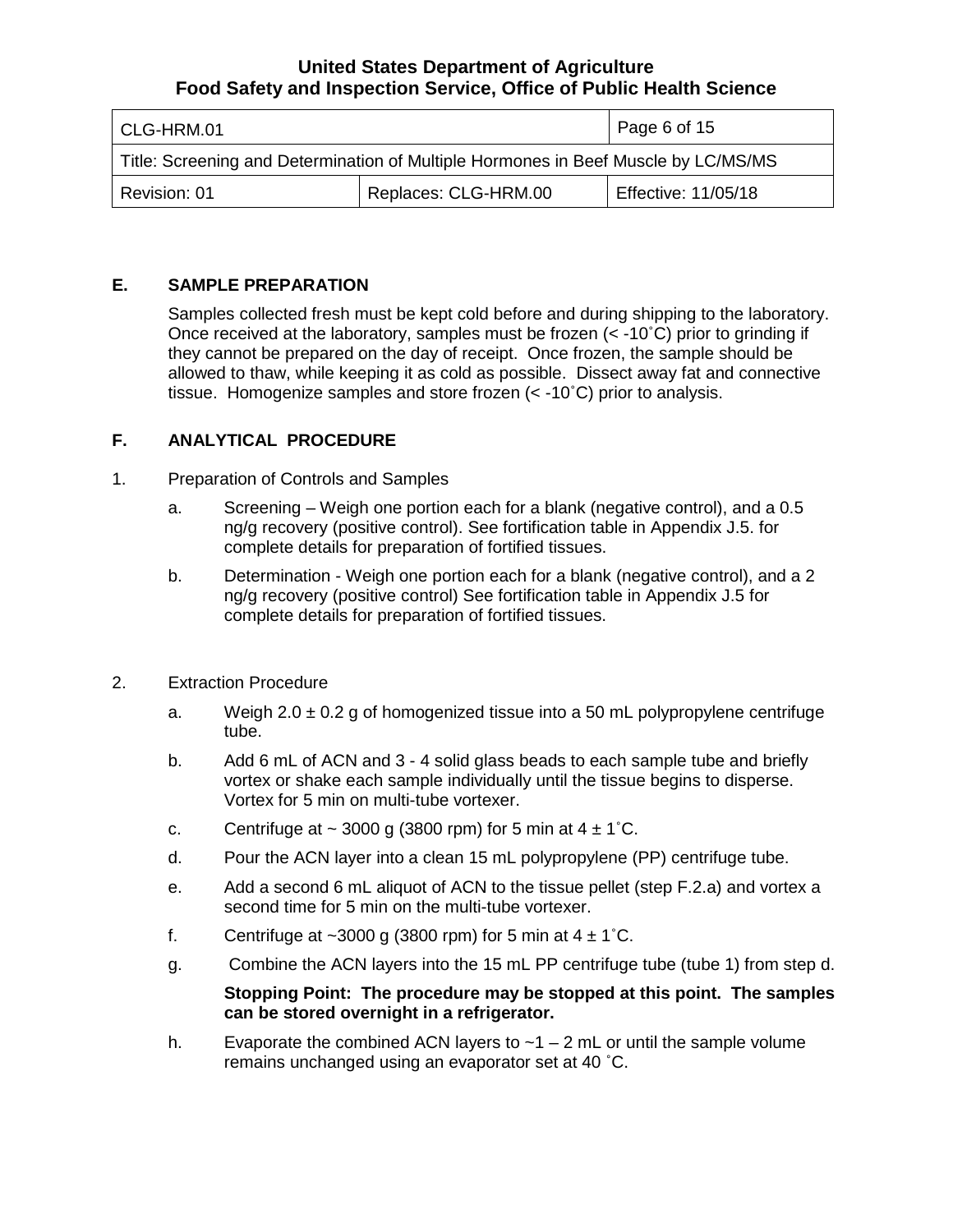| l CLG-HRM.01                                                                       |  | $\vert$ Page 7 of 15       |
|------------------------------------------------------------------------------------|--|----------------------------|
| Title: Screening and Determination of Multiple Hormones in Beef Muscle by LC/MS/MS |  |                            |
| Replaces: CLG-HRM.00<br>Revision: 01                                               |  | <b>Effective: 11/05/18</b> |

## 3. Liquid-Liquid Extraction

- a. Add 1 mL of 1N HCl solution to acidify the aqueous layer  $(F.2.h)$  to pH  $\sim$ 2.
- the samples by gently inverting the tubes 10 20 times. b. Partition each sample twice with 6 mL of ethyl acetate. During each partition, mix
- c. Centrifuge at  $\sim$ 3000g (3800 rpm) for 2 5 min at 4  $\pm$  1°C for phase separation. Combine the ethyl acetate layers into respective new 15 mL polypropylene centrifuge tubes, via plastic disposable pipettes.
- d. Evaporate the combined ethyl acetate layers to dryness (some residue water may remain) using an evaporator set at 40˚C.
- e. Add 1 mL of methanol, vortex for 15 s, and sonicate for 2 min. Add 1 mL of  $H_2O$ and vortex for 15 seconds.

 Note: This methanol wash of the sides of the tubes is essential to obtain a good recovery of analytes.

4. SAX Cleanup:

 Condition each SAX (Bond Elut, 500 mg, 3 mL) column with 2 mL methanol followed by 2 mL 50% aqueous methanol.

- manifold. Load the solutions from step F.3.e. onto the corresponding SAX columns. The eluent must drip at ~2 drops/second. Collect the eluate into a. Place a rack of new 15mL polypropylene centrifuge tubes into the vacuum respective 15 mL polypropylene centrifuge tube.
- b. Add 2 mL of 50% aqueous methanol to each empty sample tube, vortex for 15 seconds, and sonicate for 2 min. Add this rinse to the corresponding SPE columns. Continue collecting this effluent.
- c. Vacuum dry the SPE column for 2 min.
- d. Take out the sample rack; add 5 mL of  $H_2O$  to each sample, and vortex for 15 seconds. The final volume should be ~9 mL.
- 5. C18 SPE Cleanup:
	- a. Condition each C<sub>18</sub>SPE column with 3 mL methanol and 3 mL H<sub>2</sub>O.
	- b. into a waste container positioned in the manifold. Let the solvent drip at ~1 Load the solution from step F.4.d. onto a conditioned  $C_{18}$ SPE column and elute drop/second.
	- c. Rinse each sample tube with 1 mL methanol, vortex for 15 seconds, and sonicate for 2 min. Add 2 mL of  $H<sub>2</sub>O$  to each sample and vortex. Pour the rinse onto the SPE column and elute into a waste container positioned in the manifold.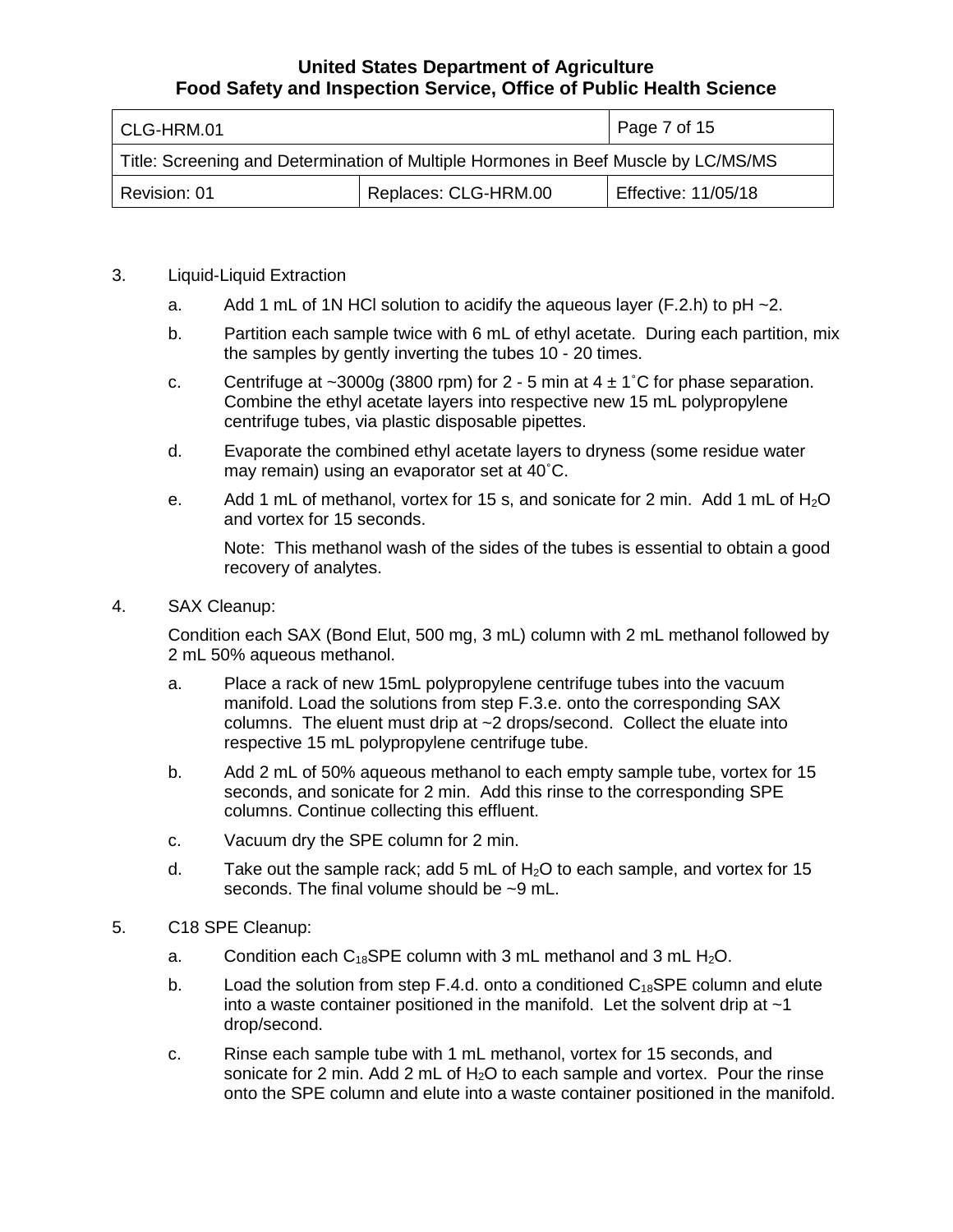| l CLG-HRM.01                                                                       | Page 8 of 15 |                     |
|------------------------------------------------------------------------------------|--------------|---------------------|
| Title: Screening and Determination of Multiple Hormones in Beef Muscle by LC/MS/MS |              |                     |
| Replaces: CLG-HRM.00<br>Revision: 01                                               |              | Effective: 11/05/18 |

- d. Dry the column for  $\sim$ 1 min (longer if needed).
- e. Elute the analytes off the columns into glass or polypropylene tubes with 5 mL ACN at a rate of ~2 drops/second. Dry the column for ~2 min.
- f. Concentrate the eluate to dryness using an evaporator set at 40 ˚C.
- g. Reconstitute with 1000  $\mu$ L of methanol/H<sub>2</sub>O (40/60, v/v). Vortex for 15 seconds and sonicate for 2 min.
- h. Filter the solution with a BD syringe through an Acrodisc PTFE filter (13 mm, 0.2 µm) into a 2 mL autosampler vial.

## **Stopping Point: The samples can be stored at <-10˚C for one week, pending LC-MS/MS analysis.**

## 6. Instrumental Settings

*Note: The instrument parameters may be optimized to ensure system suitability.* 

- a. LC Operating Parameters
	- i. Oven temperature: 40°C
	- ii. Mobile Phase: Isocratic Elution MeOH/H<sub>2</sub>O/ACN (30/40/30)
	- iii. Flow: 0.400 mL/min
	- iv. Autosampler temperature: 10°C
	- v. Injection volume: 20 µL
	- vi. Run time: 12.5 min
- b. MS/MS Operating Parameters
	- i. Gas Temperature: 325°C
	- ii. Vaporizer: 350°C
	- iii. Gas Flow: 4 L/min
	- iv. Nebulizer: 20 psi
- c. LC-MS/MS Transitions

The protonated molecules [M+H]+ are selected as the precursor ions for multiple reaction monitoring (MRM) in the positive ion mode, and the deprotonated [M-H] molecules for MRM in the negative ion mode. See Appendix.J.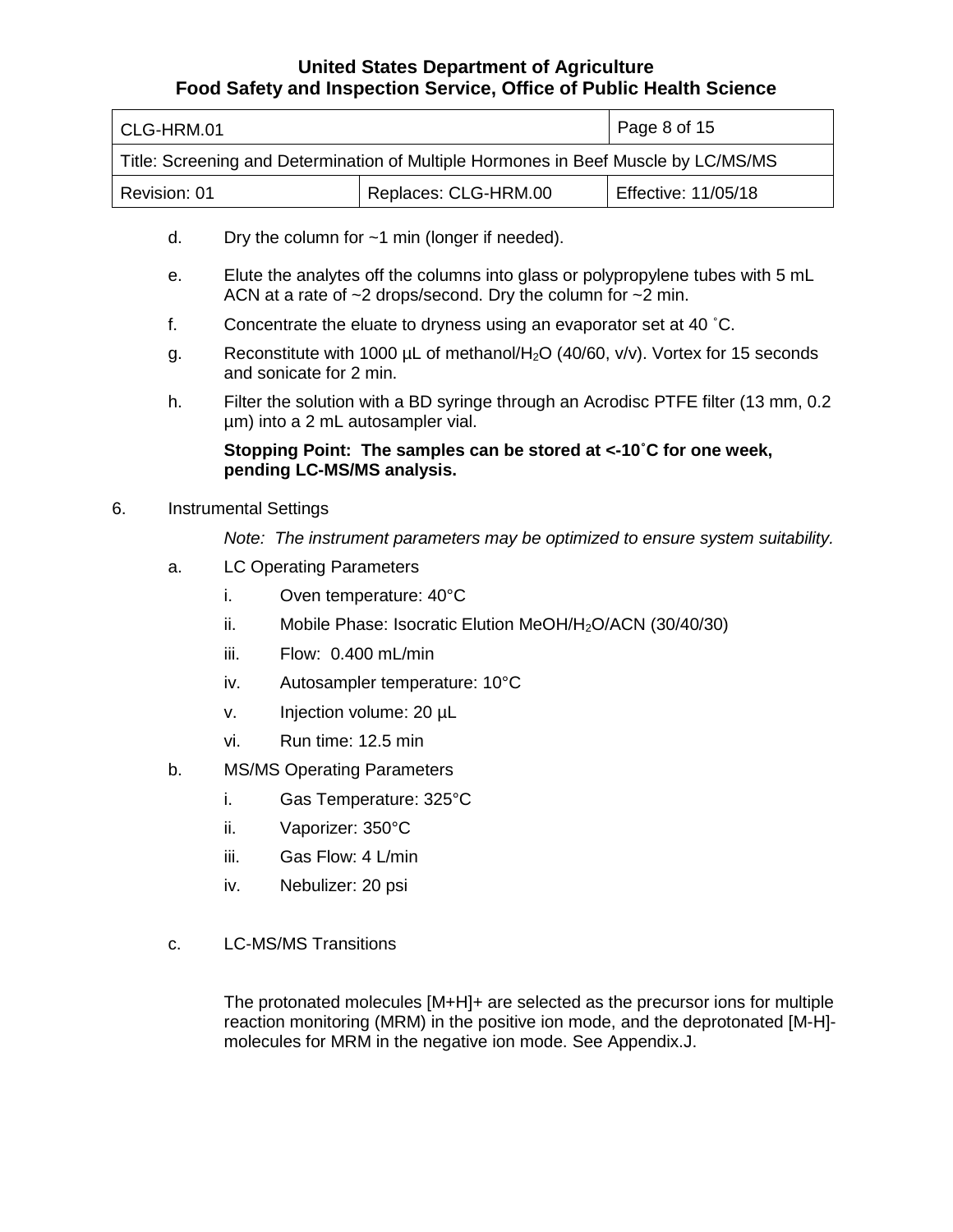| l CLG-HRM.01                                                                       |  | Page 9 of 15        |
|------------------------------------------------------------------------------------|--|---------------------|
| Title: Screening and Determination of Multiple Hormones in Beef Muscle by LC/MS/MS |  |                     |
| Replaces: CLG-HRM.00<br>Revision: 01                                               |  | Effective: 11/05/18 |

## Table 3. MRM transitions for analysis of hormones in positive ion mode

| Compound              | Retention<br>Time | Precursor<br>lon | Daughter<br>lons | Collision<br>Energy | Fragmentor |
|-----------------------|-------------------|------------------|------------------|---------------------|------------|
| Melengesterol Acetate | 8.9               | 397.2            | 337<br>279*      | 20                  | 135        |
| Megestrol             | 5.2               | 343.2            | 325<br>267*      | 20                  | 135        |

\* - Quantitative ion & Screening Ion

# Table 4. MRM transitions for hormone analysis in the negative ion mode

| Compound  | Retention<br>Time | Precursor<br>lon | Daughter<br>lons | Collision<br>Energy | Fragmentor |
|-----------|-------------------|------------------|------------------|---------------------|------------|
| Zeranol   | 3.0               | 321.2            | 303.2            | 18                  | 100        |
|           |                   |                  | $277.2*$         | 20                  |            |
| Hexestrol | 4.1               | 269              | $119*$           | 40                  | 100        |
|           |                   |                  | 134              | 8                   |            |

\* - Quantitative ion & Screening Ion

# 7. Sample Set

Note: Each sample set must contain one QA sample/20 samples.

- a. Calibration standard(s).
- b. Negative Control/Blank sample.
- c. Positive Control/Recovery sample
- d. Check sample (if necessary)
- e. Samples.
- f. Calibration standard at the appropriate level.

# **G. CALCULATIONS / IDENTIFICATION**

- Screening
- compound is listed in bold in Tables 3 and 4. 1. Screening<br>a. The screening ion for each analyte must be present. The required ion for each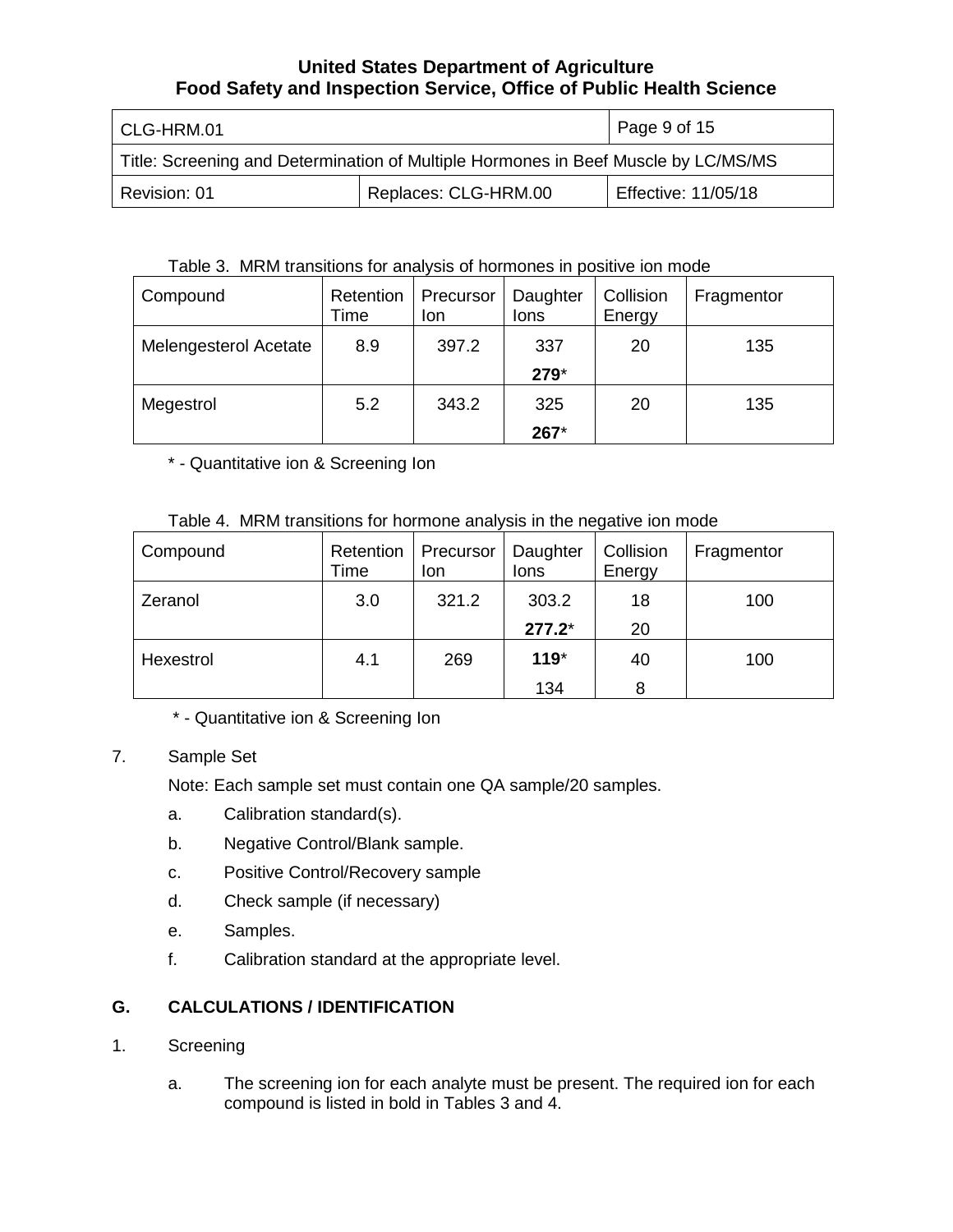| l CLG-HRM.01                                                                       | Page 10 of 15 |                     |  |
|------------------------------------------------------------------------------------|---------------|---------------------|--|
| Title: Screening and Determination of Multiple Hormones in Beef Muscle by LC/MS/MS |               |                     |  |
| Replaces: CLG-HRM.00<br>Revision: 01                                               |               | Effective: 11/05/18 |  |

- retention time of the screening ions in the standard within 5%. Retention time for the screening ions in the samples must match the retention time of the screening b. The retention times for the screening ions in the recoveries must match the ions in the recovery or standard within 5%.
- c. The screening ions must have a signal-to-noise ratio ≥ 3. This may be verified by visual inspection.
- d. A sample is screened positive for an analyte if the sample response equals or exceeds the recovery level.
- 2. Determination
	- a. The quantitation ion for each analyte must be present. The required ion for each compound is listed in bold in Tables 3 and 4.
	- b. The retention times for the quantitation ions in the recoveries must match the retention time of the quantitation ions in the standard within 5%. Retention time for the quantitation ions in the samples must match the average retention time of the quantitation ions in the standards within 5%.
	- c. The quantitation ions must have a signal-to-noise ratio ≥ 3. This may be verified by visual inspection.
	- d. Construct calibration curves by plotting the quantitation ion peak responses against the analyte concentrations.
	- e. Calculate the regression parameters for the analyte calibration curve and interpolate the concentrations of the test samples from the regression concentrations by linear regression, using the formula  $Y = mx + b$  where: parameters. Do not use the origin as a data regression point. Determine sample

 $Y =$  peak response  $X =$  concentration of sample (ng/g)

The coefficient of correlation  $(r^2)$  must be  $\geq 0.990$ .

- individually inspected for each standard, control and sample. f. The baseline as determined by automated data system analysis should be
- g. The final sample concentration (except for control and fortified samples) is corrected for mass by taking into account the mass difference of the individual samples to the nominal 2 g samples used to calculate the concentrations of analyte in the calibration standards.

Concentration in tissue (ng/g) = Experimental ng/g  $X$  2

Weight of sample (g)

h. Determination criteria are required only for analytes that are to be quantitated in the sample set.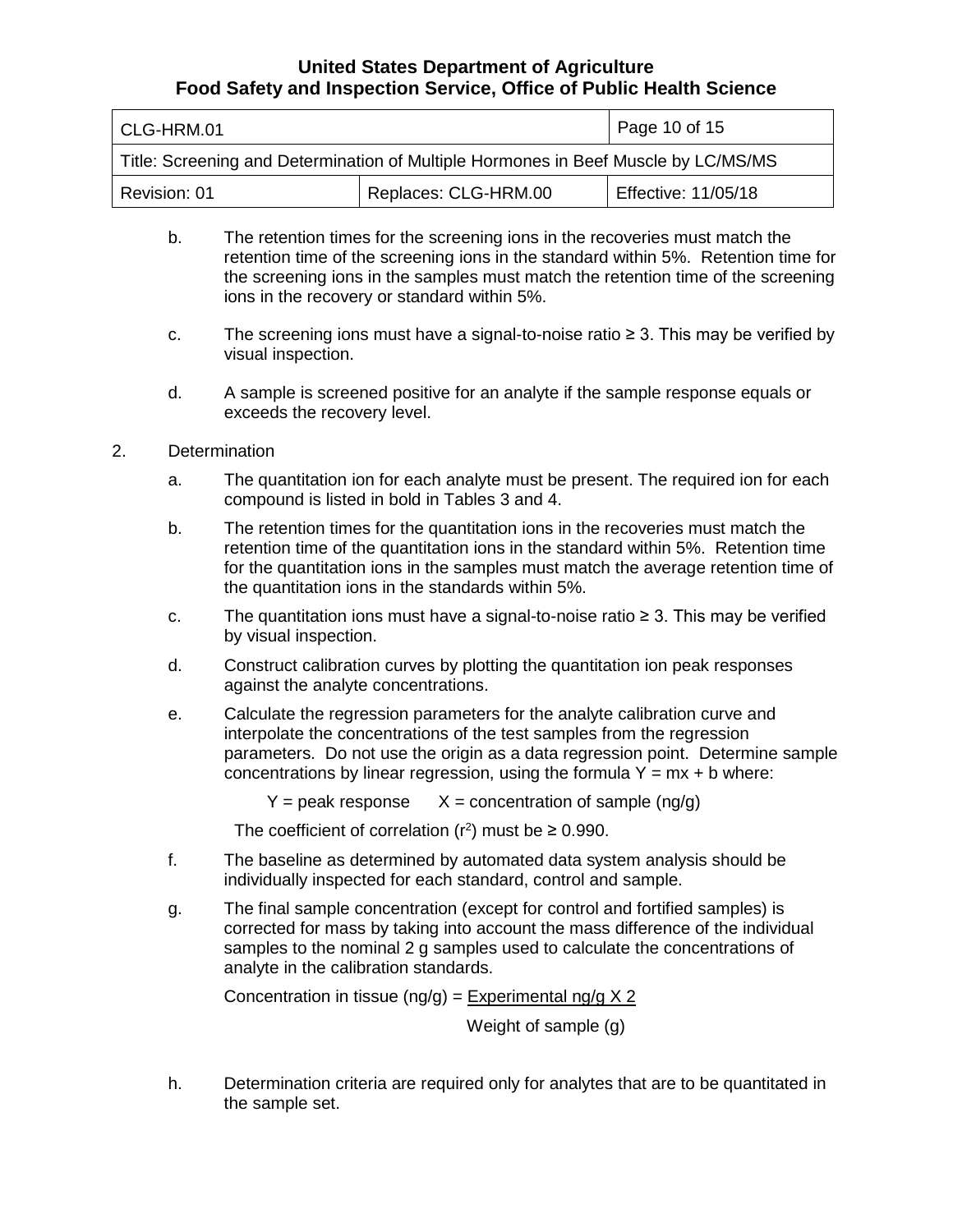| l CLG-HRM.01                                                                       | Page 11 of 15 |                     |  |
|------------------------------------------------------------------------------------|---------------|---------------------|--|
| Title: Screening and Determination of Multiple Hormones in Beef Muscle by LC/MS/MS |               |                     |  |
| Replaces: CLG-HRM.00<br>Revision: 01                                               |               | Effective: 11/05/18 |  |

## **H. SAFETY INFORMATION AND PRECAUTIONS**

- 1. Required Protective Equipment Safety eyewear, protective gloves and lab coat.
- 2. Hazards

| <b>Procedure Step</b>                           | Hazard                                                                                                                                                                                                                      | Recommended Safe<br>Procedures                                                                                                                                                                                                                          |
|-------------------------------------------------|-----------------------------------------------------------------------------------------------------------------------------------------------------------------------------------------------------------------------------|---------------------------------------------------------------------------------------------------------------------------------------------------------------------------------------------------------------------------------------------------------|
| Acetonitrile,<br>Methanol, Ethyl<br>Acetate     | Flammable                                                                                                                                                                                                                   | Keep in well-closed<br>containers away from ignition<br>sources. Avoid contact or<br>prolonged exposure to<br>vapors. Keep away from<br>flame or heat. Work in<br>ventilated fume hood. Wear<br>protective eyewear, gloves,<br>and protective clothing. |
| <b>HCI</b>                                      | Corrosive. Contact with skin can<br>result in burns and skin and eye<br><i>irritation.</i>                                                                                                                                  | Wear appropriate personal<br>protective equipment to avoid<br>contact.                                                                                                                                                                                  |
| Zeranol<br>Hexestrol<br>Megestrol<br><b>MGA</b> | Endocrine pharmacological effects<br>(e.g. menstrual irregularities in<br>women, gynecomastia in men.)<br>May have androgenic and<br>anabolic action. Suppressive<br>effects on fertility. Teratogenic<br>effects possible. | Wear appropriate personal<br>protective equipment to avoid<br>contact.                                                                                                                                                                                  |

# Follow local, state and federal guidelines for disposal.

# **I. QUALITY ASSURANCE PLAN**

- 1. Performance Standard
	- a. Screening Criteria
		- i. For sample reporting purposes, the analytes of interest in the recovery must meet the screening criteria in Section G.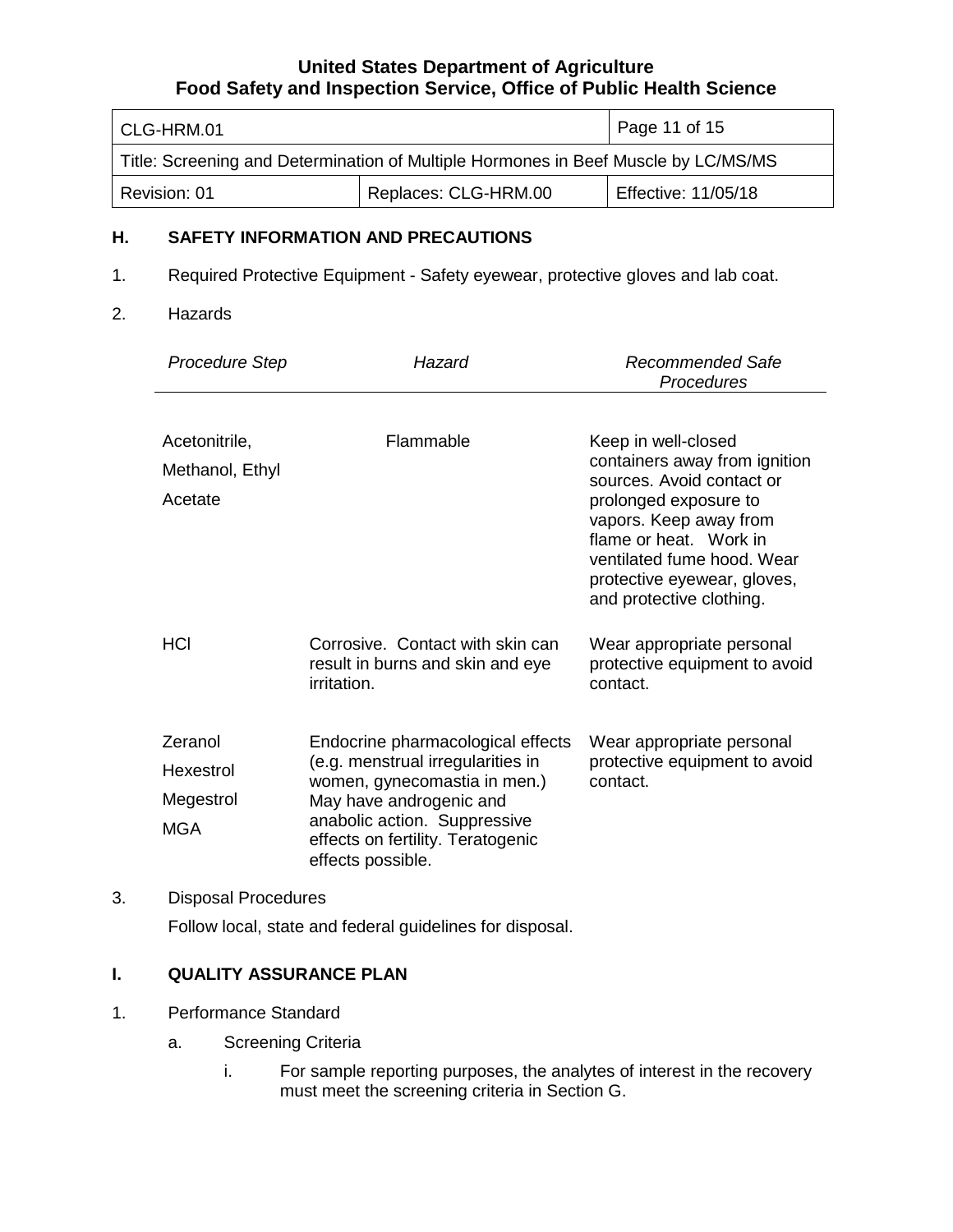| CLG-HRM.01                                                                         | Page 12 of 15        |                            |  |
|------------------------------------------------------------------------------------|----------------------|----------------------------|--|
| Title: Screening and Determination of Multiple Hormones in Beef Muscle by LC/MS/MS |                      |                            |  |
| Revision: 01                                                                       | Replaces: CLG-HRM.00 | <b>Effective: 11/05/18</b> |  |

- The blank must be negative using the criteria in Section G.
- ii. The blank must be negative using the criteria in Section G.<br>iii. The fortified recovery of the analyte must exceed 10% of the standard.
- iv. The level of the screening ions in the blank must be less than 10% of the level of the standard.
- b. Determination Criteria
	- i. Calibration curves should have a Coefficient of Determination  $(r^2) \ge 0.990$ .
	- ii. The recovery for fortified samples for Determination should be 60-110% with coefficients of variation  $(CV) \le 20\%$ .
	- iii. For the blank, verify the absence of analytes above 10% of the recovery concentration.
- 2. Critical Control Points and Specifications

|    | Record              | <b>Acceptable Control</b>                        |
|----|---------------------|--------------------------------------------------|
| a. | Sample weight       | $2.0 \pm 0.2$ g                                  |
| b. | Methanol wash (step | Rinse sides of tube                              |
|    | $F$ 3.)             |                                                  |
| C. | <b>SPE columns</b>  | Do not allow to dry during<br>conditioning steps |

- 3. Intralaboratory Check Samples
	- a. System, minimum contents.
	- b. Frequency: One per week per analyst when samples analyzed.
	- c. Records are to be maintained.
	- d. Acceptability criteria.
		- Refer to I. 1.

If unacceptable values are obtained, then:

- i. Investigate following established procedures.
- ii. Take corrective action as warranted.
- 4. Sample Condition upon Receipt: Cold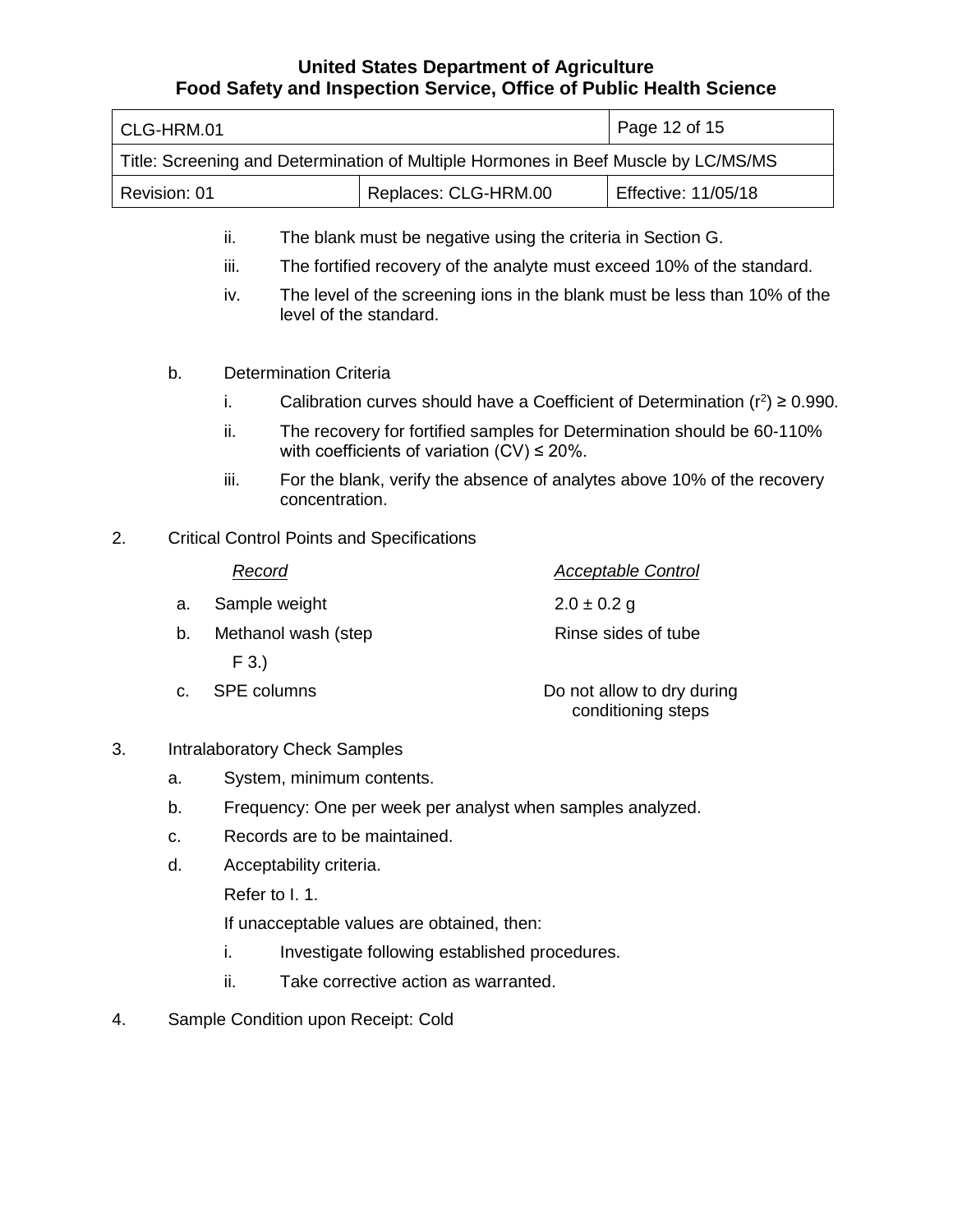| l CLG-HRM.01                                                                       | Page 13 of 15 |                     |  |
|------------------------------------------------------------------------------------|---------------|---------------------|--|
| Title: Screening and Determination of Multiple Hormones in Beef Muscle by LC/MS/MS |               |                     |  |
| Replaces: CLG-HRM.00<br>Revision: 01                                               |               | Effective: 11/05/18 |  |

#### **J. APPENDIX**

1. References

Chu, Pak-Sin and Tricia Johnson. LC-MS/MS Determination of Multiple Hormones in Beef Muscle. CVM Office of Research, Division of Residue Chemistry, FDA. November 2012.

#### 2. Chromatograms/spectra

a. 1 ppb std



## b. Blank sample

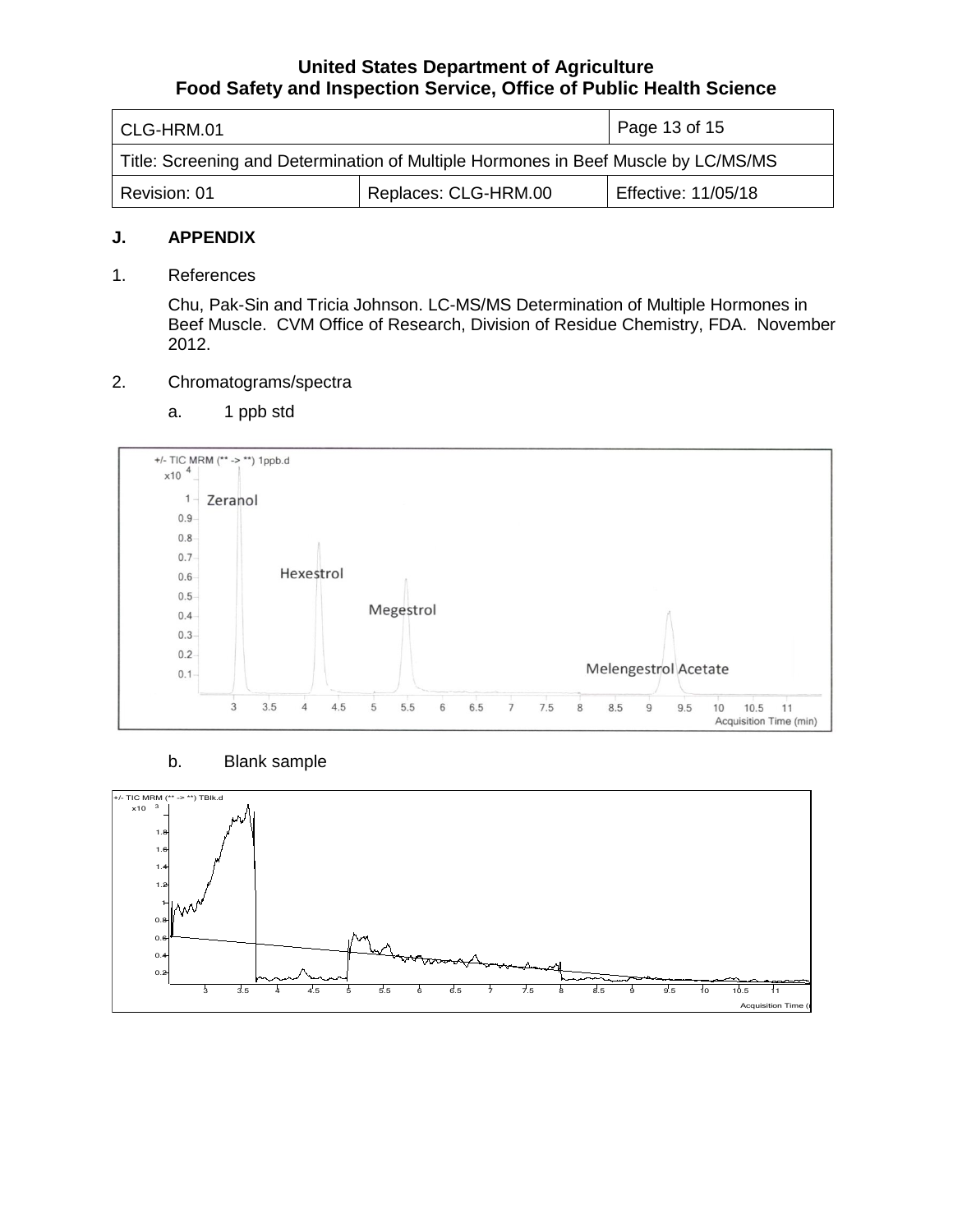| CLG-HRM.01                                                                         | Page 14 of 15        |                            |  |
|------------------------------------------------------------------------------------|----------------------|----------------------------|--|
| Title: Screening and Determination of Multiple Hormones in Beef Muscle by LC/MS/MS |                      |                            |  |
| Revision: 01                                                                       | Replaces: CLG-HRM.00 | <b>Effective: 11/05/18</b> |  |

- 3. Minimum Level of Applicability for all analytes:
	- a. Screen: 0.5 ng/g
	- Determination: 1 ng/g
- b. Determination: 1<br>4. Structures of Hormones
	- a. Hexestrol



b. Zeranol



c. Megestrol